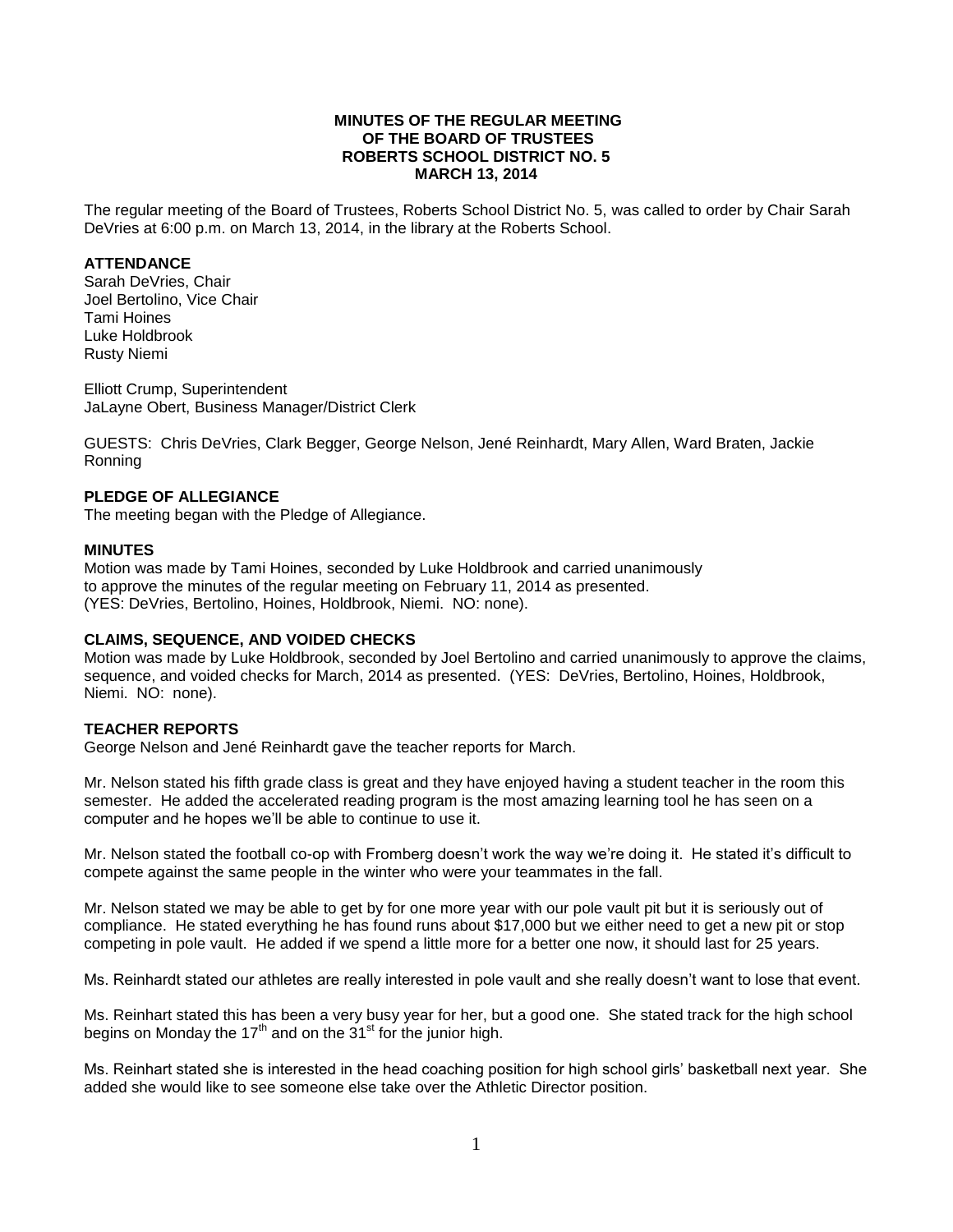Ms. Reinhardt stated she and Mr. Nelson surveyed the students to see who would be interested in playing football next year and there are only two students who may be interested. She added there is no reason to continue with the co-op if the students aren't interested in participating.

Clark Begger stated there is no high school commitment or interest and no senior leadership in football. He stated he would like to see the program continued at the junior high level so it can be built back up.

Mr. Crump stated Fromberg has decided to co-op with Belfry for all sports. He stated the options he sees are to commit to the co-op on a long term basis or dissolve it.

Motion was made by Rusty Niemi, seconded by Luke Holdbrook and carried unanimously to dissolve the Fromberg-Roberts co-op and not participate in a Fromberg-Belfry-Roberts co-op for high school football. (YES: DeVries, Bertolino, Hoines, Holdbrook, Niemi. NO: none)

## **PERSONNEL**

COACHING POSITIONS – Mr. Crump recommended the Board hire Jené Reinhardt as head track coach at a stipend rate of \$2450.00 and George Nelson as assistant track coach at a stipend rate of \$1650.00.

Motion was made by Joel Bertolino, seconded by Tami Hoines and carried unanimously to hire Jené Reinhardt as head high school track coach at a stipend rate of \$2450.00. (YES: DeVries, Bertolino, Hoines, Holdbrook, Niemi. NO: none).

Motion was made by Luke Holdbrook, seconded by Rusty Niemi and carried unanimously to hire George Nelson as assistant track coach at a stipend rate of \$1650.00. (YES—DeVries, Bertolino, Hoines, Holdbrook, Niemi. NO—none).

LIBRARY POSITION – Mr. Crump stated there may be an individual interested in a half-time library position and he would like to post the position first at half-time.

KITCHEN SUBSTITUTE—Mr. Crump recommended the Board add Tiffany Gebhardt to the substitute list for the kitchen. He stated Joanne Stark will be having surgery in April and Ms. Gebhardt will be subbing for her.

Motion was made by Joel Bertolino, seconded by Luke Holdbrook and carried unanimously to add Tiffany Gebhardt to the substitute list for the kitchen, which pays \$9.00 per hour. (YES: DeVries, Bertolino, Hoines, Holdbrook, Niemi. NO: none).

#### **NEW BUSINESS**

AUDIT REPORT – Mrs. Obert reported the audit for the 2011-2012 and 2012-2013 school years has been completed with no findings. She stated the audit report will be compiled as soon as she completes the management discussion and analysis.

TRUSTEE RESOLUTION TO CALL FOR ELECTION—Mrs. Obert asked for approval of the Trustee Resolution to Call for Election (see attached).

Motion was made by Joel Bertolino, seconded by Luke Holdbrook and carried unanimously to approve the Trustee Resolution to Call for Election. (YES: DeVries, Bertolino, Hoines, Holdbrook, Niemi. NO: none).

BUSINESS MANAGER EVALUATION SCHEDULE – Mrs. Obert distributed copies of the evaluation form used for the Business Manager/District Clerk position and a copy of the job description. She asked that the Board schedule a date in April for the evaluation.

It was determined the evaluation would be conducted at the end of next month's regular meeting.

GYM FLOOR RECOATING – Mr. Crump recommended the Board approve the bid from Bruco for recoating of the new gym floor at \$3,070.08 and the old gym at \$1,630.98.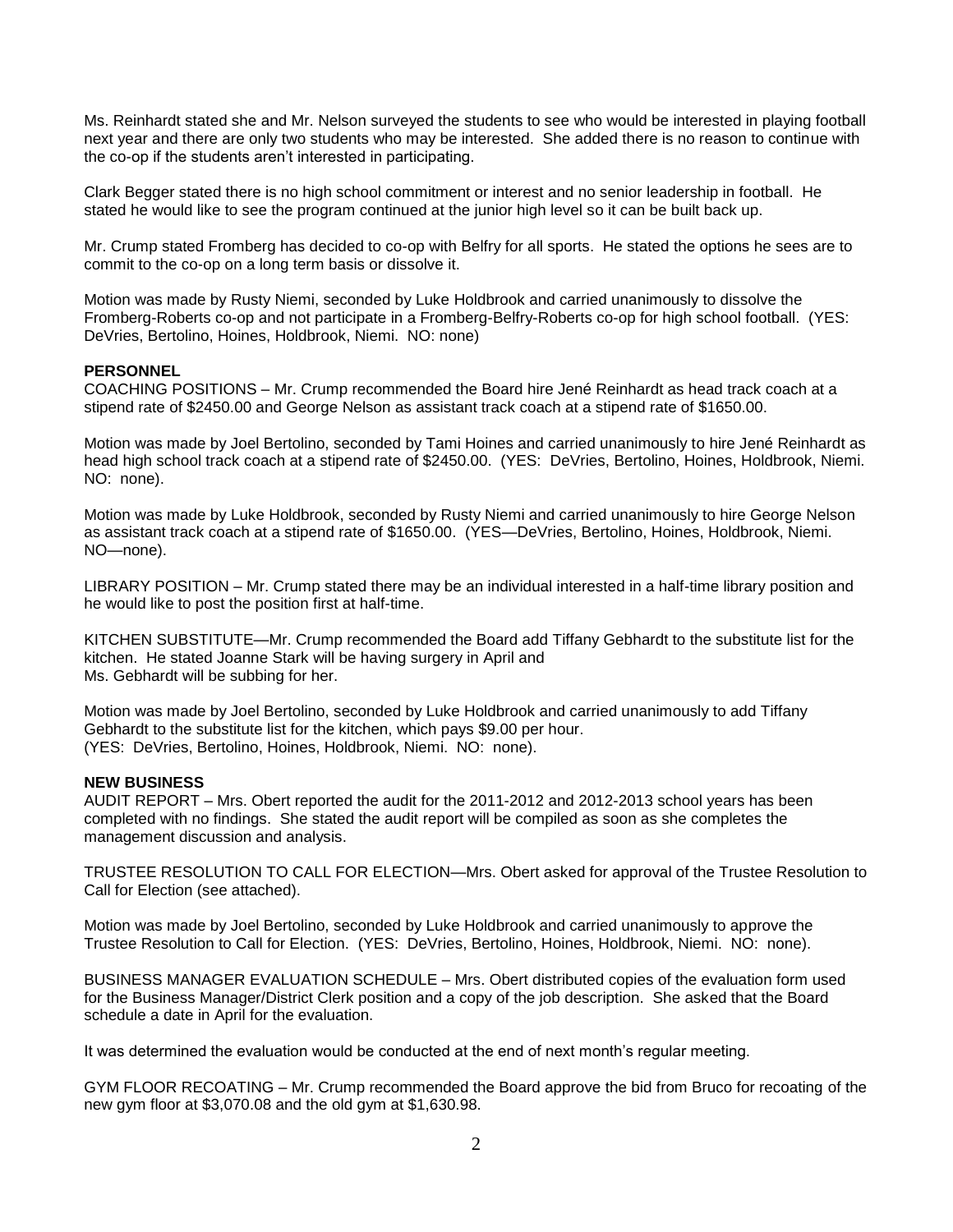Motion was made by Luke Holdbrook, seconded by Joel Bertolino and carried unanimously to accept the bid from Bruco, Inc. for refinishing the gym floors for a total of \$4701.06. (YES: DeVries, Bertolino, Hoines, Holdbrook, Niemi. NO: none).

## **OLD BUSINESS**

SUPERINTENDENT HIRING PROCESS – Mr. Crump recommended extending the deadline for accepting applications for the superintendent position for one week until March 28. He stated he will contact OPI to make the change in the posting.

DISTRICT ADMISSION POLICY – Mr. Crump stated he sent the teacher suggestions regarding the district's outof-district student acceptance policy in the Board packet. He added this is something which could be worked on during the summer.

### **SUPERINTENDENT REPORT**

SUPERINTENDENT SCHEDULE – Mr. Crump reported he will be attending the MASS conference in Helena on Monday and Tuesday of next week and will be taking leave from March 31 to April 4.

PROGRAM UPDATE – Mr. Crump stated a new elementary math curriculum will be a priority with year-end funds.

STUDENT UPDATE – Mr. Crump stated our student count remains at 114.

\_\_\_\_\_\_\_\_\_\_\_\_\_\_\_\_\_\_\_\_\_\_\_\_\_\_\_\_\_\_\_\_\_\_ \_\_\_\_\_\_\_\_\_\_\_\_\_\_\_\_\_\_\_\_\_\_\_\_\_\_\_\_

#### **ADJOURNMENT**

Ms. DeVries adjourned the meeting at 6:55 p.m.

Board Chair **District Clerk**